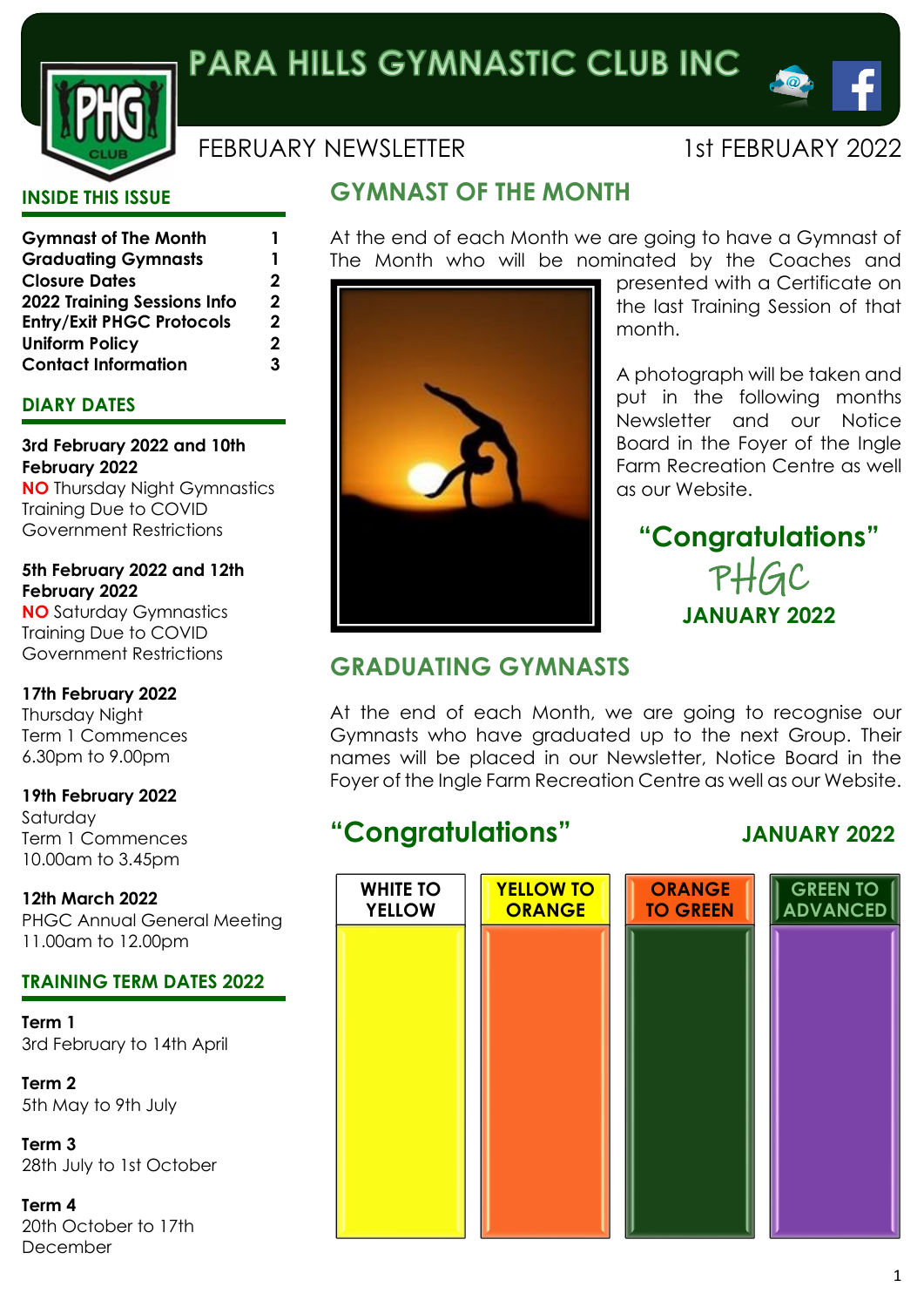# **CLOSURE DATES NO GYMNASTICS TRAINING**

| <b>SATURDAYS</b> |  |
|------------------|--|
| 05.02.2022       |  |
| 12.02.2022       |  |
|                  |  |

## **TERM 1 FIRST GYMNASTICS TRAINING SESSIONS**

| Thursday Night: | 17th February 2022 |
|-----------------|--------------------|
| Saturday:       | 19th February 2022 |

# **PAYMENT OPTIONS**

**EFTPOS** Payment Option is now available. (Tap & Go). **CASH** Payment Option is still available.

### **DO NOT ATTEND TRAINING**

If any Gymnast, Coach or Staff and anyone in their household is sick whether respiratory or other, they are **NOT** to attend Training. If you are feeling better after 72 hours you can return to training. If you are still sick after 72 hours, you will need to see a doctor and produce a doctor's clearance before returning to training.

### **TRAINING SESSION STARTS**

Gymnasts should arrive to their session at least **5 minutes** before their scheduled start time.

Dressed in training clothing and hair tied back as necessary. Gymnasts should ensure they bring a drink bottle filled with only water to replace fluid lost through physical exercise.

#### All sessions start **ON TIME** by the **clock at the PHGC Entry Desk**.

This is to ensure a full warm-up has been completed for your child's safety.

Warm-up contains many of the most important physical conditioning and injury prevention exercises gymnasts perform and as such it should not be missed under any Circumstances.

#### **LATE ARRIVAL**

All Sessions start on time by the **Club Clock** on **Entry Desk**, anyone who is late **will not** be able to participate in that session. This is to ensure a full warm-up has been completed.

It is potentially dangerous for the late child and other participants in the group. Warm-up contains many of the most important physical conditioning and injury prevention exercises gymnasts perform and as such it should not be missed under any circumstances for the safety of your child.

## **WHEN UNABLE TO ATTEND GYMNASTICS TRAINING**

We would appreciate Parents/Guardians contacting us via: **Mobile: 0451 326 030.** If your child/children are unable to attend their regular gymnastics session. You **MUST** text us with your Childs name and missing session dates and the reason they are away (Sick, Personal Reasons or Family Holiday).

## **WHEN UNABLE TO ATTEND GYMNASTICS TRAINING CONT:**

If your child/children are away for a period of **2 weeks straight** and we have not heard from you within that time, we will attempt to call you. However, if we cannot establish contact your child/children will be temporarily placed on the waiting list and we may offer their place to a new member of the waiting list.

### **ENTRY/EXIT PROTOCOLS**

**ONE** Parent/guardian/carer is to drop child/children at the desk once you have paid for their session at the designated entry.

In line with Government/SA Health guidelines, you will be required to check into the Ingle Farm Recreation Centre using their QR code as you enter the front doors in the foyer or their paper version which is located at the Café Counter **AND** then check into PHGC using our QR code situated on the wall opposite Tracey's Desk.

You can check in using the mySAGov COVID safe app or you camera on a smart phone.

Children will be dismissed outside near the lawn area at the front of the Ingle Farm Recreation Centre. When collecting your child/children please wait on the lawn area. If any changes occur, you will be informed when you drop your child/children off for training.

Gymnasts are to bring their own hand sanitiser. There will also be Hand sanitation available at entry and exit points and Gymnasts are required to sanitise their hands at these stations upon entering and exiting.

A PHGC Staff Member with a valid working with children check will help direct you child/children to you as well as ensure no children are unsupervised.

Ensure that your child arrives dressed and ready to train/participate. It is important that we adhere to the methodology of **'get in - train - get out'***.*

General parent viewing will **NOT** be available at this time. (**NO** Spectators).

#### **UNIFORM POLICY**

#### **INTRODUCTION**

Para Hills Gymnastic Club Inc takes great pride in the presentation and representation of the Club. The following uniform requirements have been endorsed to ensure all members of our team wear the appropriate attire to participate in activities safely, are easily identified as Club Members and represent our Club in a positive and professional manner.

#### **UNIFORM REQUIREMENTS**

#### **Coaches**

Coaches are required to wear:

- Club polo shirt (provided)
- No Jewellery, Fit Bits, Watches (Stud Earrings and Wedding Rings are acceptable)
- Hair tied back neatly